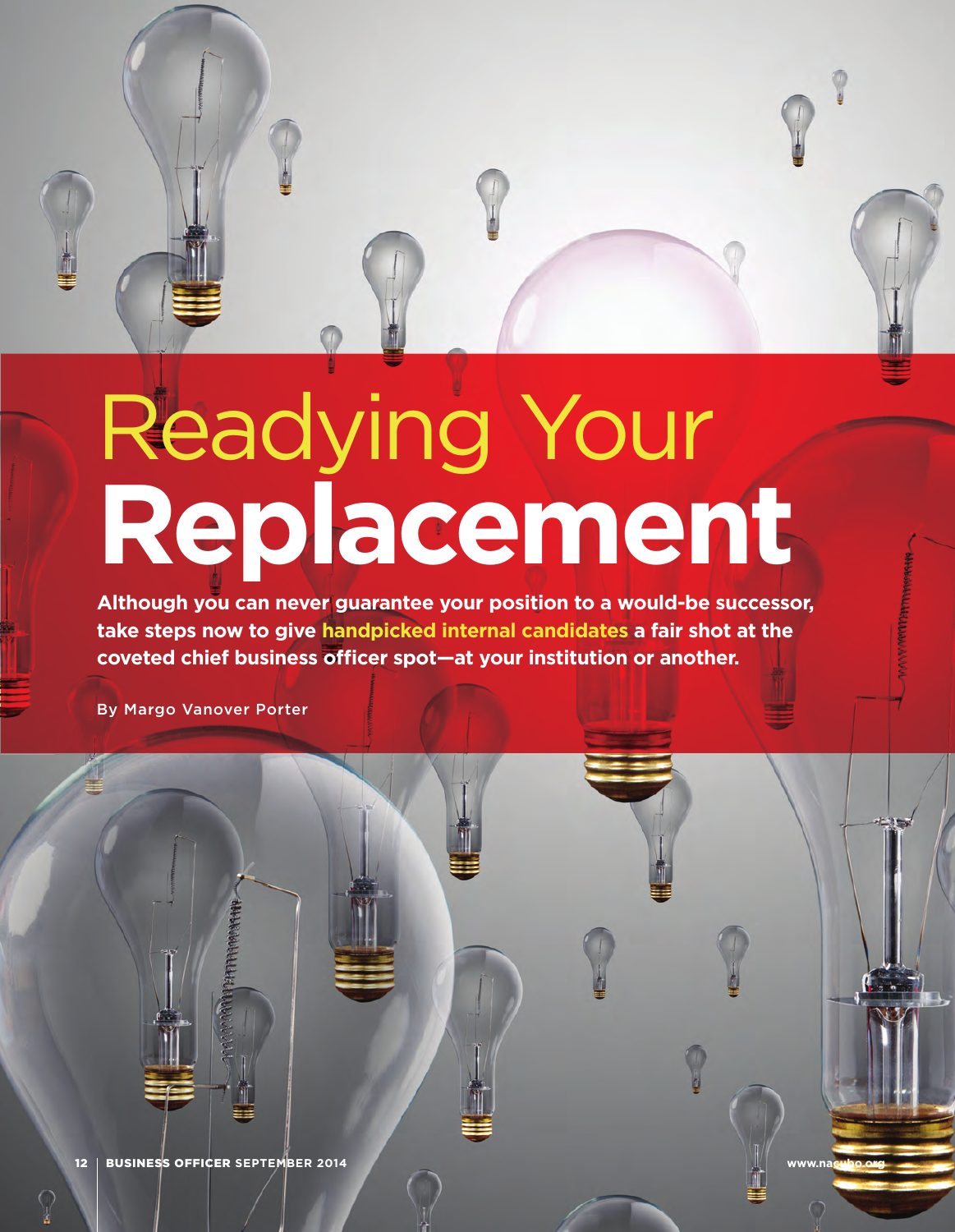

# Leadership in Transition **SUCCESSION AND RETIREMENT PLANNING**

FIRST IN A SERIES Major career shifts are on the minds of many a chief business officer, as well as those who aspire to the C-level position. Confirmation of such imminent transition has been coming from several fronts. NACUBO's 2013 National Profile of Higher Education Business Officers indicated that nearly 40 percent of respondents expected to retire from their positions within four years. Of this group, 6 percent planned to leave in 2013; 31 percent planned to leave by 2016. (See "Next-Generation Expectations" in the July/August 2013 *Business Officer* for an analysis of the 2013 CBO Profile.)

Underscoring the NACUBO CBO survey data are similar responses to a TIAA-CREF survey of business officers enrolled in the company's Forum 2014 CBO Event in April. Among those findings: 60 percent of respondents indicated that they plan to leave their positions within five years. Those who intend to retire admit to having only sketchy ideas of what they'll do with their time.

In a series of articles that will run through spring 2015, *Business Officer* delves into the when, why, and how of mentoring, succession planning, and retirement that will leave you and your institution in good hands.

then you leave your institution,<br>
perhaps to retire or to advance<br>
to a new and more challenging<br>
position, who will take your<br>
place? Will it be a trusted<br>
associate you have groomed to become a perhaps to retire or to advance to a new and more challenging position, who will take your place? Will it be a trusted CBO someday? Or will your president and board opt to hire an external candidate with the requisite skills, perhaps someone who can bring in a fresh perspective and new way of doing things?

Much depends on your institution—its culture, its present and future needs, and its available talent pool—but you play a leading role as well. As the current CBO, are you willing and able to spend time and energy coaching your heir apparent? Is your ego strong enough to share the limelight with a subordinate? And can you develop a relationship with him or her that is based on professional respect, mutual trust, and crystal-clear transparency?

Although every transition is unique, these are the factors typically necessary to successfully mentor a successor, say those CBOs and their proteges who have experimented with the upwardly mobile progression. Along the way, these leaders have also mentored other

staff and colleagues in an effort to populate the CBO pipeline overall.



**This Heir Really Is Apparent** When Michael "Mike" Roy stepped down as vice president of finance and administration from Northern Michigan University (NMU), Marquette, in August 2007, no one was surprised when R. Gavin Leach effortlessly and seamlessly stepped into the vacated role.

"I think people would have been shocked if Gavin had not been named the VP," Roy recalls. "Gavin and I worked together for 14 years. Over that period of time, I kept assigning him more and more responsibility. He took projects and did an outstanding job. It was pretty much understood on campus that he was moving into the position."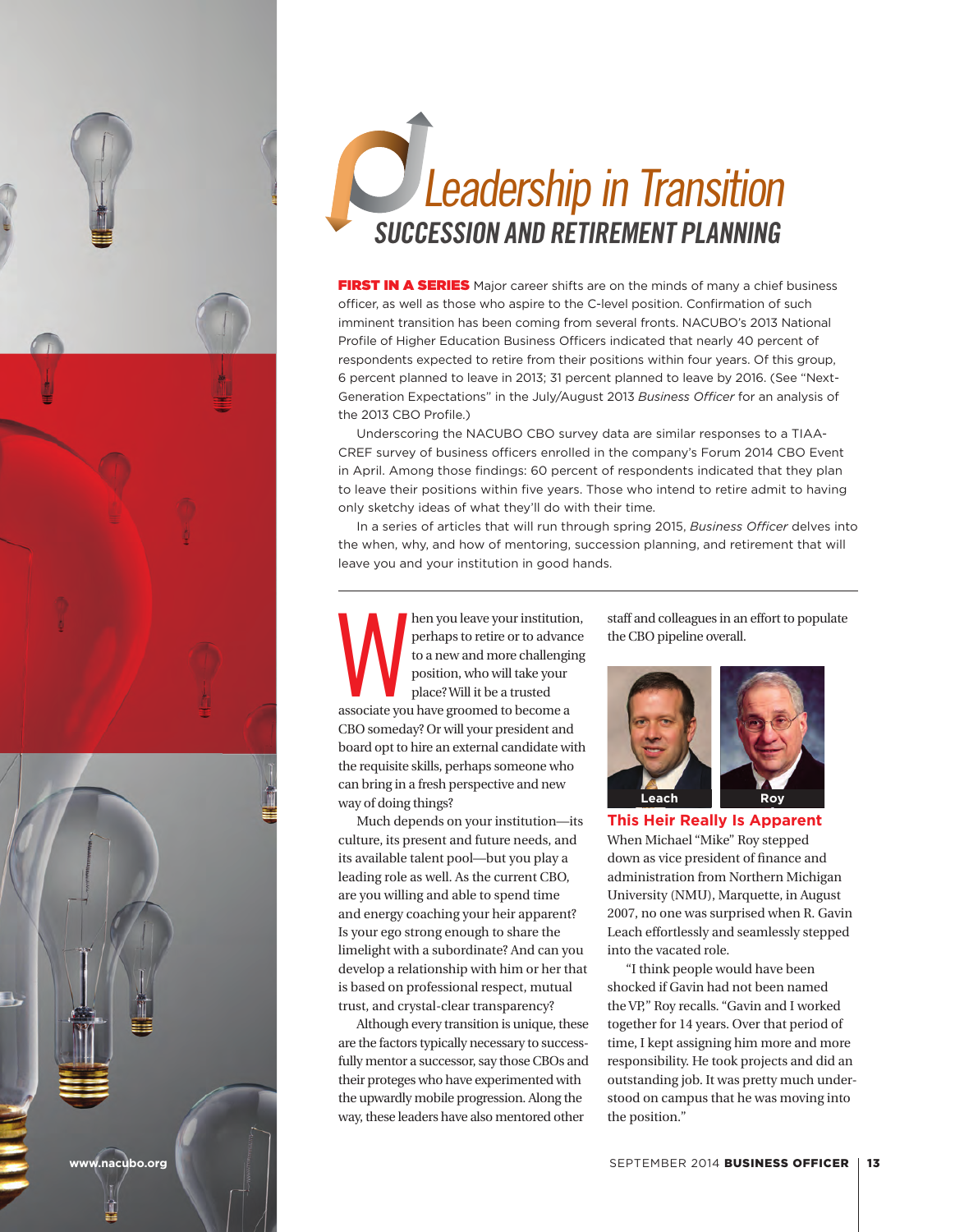Not wanting to play favorites—or be perceived as doing so—Roy points out that his management style was to persuade all his employees to grow professionally. "One of the things I strived to do over the years was to provide opportunities to not only Gavin but also to all the people who reported directly to me," he says. "I encouraged them to become involved in state and national organizations and attend their respective meetings."

For example, at Roy's suggestion, Leach ventured into the complex and politically charged arena of state relations. "I became involved in the legislative process, appropriations, and capital outlay for the university and represented the university at many meetings of the state capitol with the fiscal agencies, which provided additional opportunities for growth and expanded my skill set," Leach says.

When NMU decided to replace its entire administrative system and all its modules, Roy asked Leach to lead the project. "That was a great challenge," says Leach. "What the consultants said would take five years, we did in 18 months. We were able to bring people together from across the campus, set our goals, and drive toward those goals."

In 2006, Roy approached the university president about his plans to retire in a year or so. After discussing with the board the soon-to-be-vacant position, the president opted to forgo a national search, accept Roy's recommendation for his successor, and then keep Roy on as a special projects consultant for five years after the leadership transition.

Although some newly hired CBOs might have felt threatened or intimidated by a 34-year veteran of the university sitting in an office nearby, Leach found his mentor's presence beneficial. "We had a pretty streamlined staff, and we were doing a lot of major reviews on issues that could impact the university," Leach says. "With his experience, Mike could provide a strategic analysis that was hugely beneficial."

It helped that Roy made it known to colleagues that his new role was to act as a resource, not to make decisions.

"I provided background information," he says. "It wasn't, 'Should I do this or not do this?' In no way did I say, 'This is what you should do.' In fact, for me, the difficult part of the transition was that I felt like I was out of it."



**No Search Necessary**

Another example of effective succession mentoring came about when Robert "Bob" Keasler Jr. chose to accept a challenging position at another institution. Early in his career, Keasler decided that every five years he would assess his current situation and explore his professional options. In 2012, after serving as senior vice president of operations and finance for 10 years at Wofford College in Spartanburg, South Carolina, Keasler chose to accept a position at Centre College in Danville, Kentucky.

Fortunately for Wofford, a private fouryear undergraduate institution with 1,600 students, Keasler had been mentoring the associate vice president for finance, Barbara "Barbie" Jefferson, to assume a larger leadership role.

"Because of the breadth of my responsibility, I needed somebody to handle more than the tasks of the traditional controller,

and Barbie could do that. She had the technical skills, as well as a great sense of judgment and integrity. When someone asked her a question, you could tell by her answer that she knew what she was talking about. Her answers were thoughtful and demonstrated that she understood the context of a private college."

The pair forged a relaxed, informal mentoring relationship. "What I was looking for was a partner," Keasler recalls. "That was the way we worked together, because that was the way we felt comfortable. It was easy for Barbie and me to sit down and talk about an issue or project. We had an open and easy-flowing conversation about a lot of things."

When Keasler left for Centre College to take the position of vice president of finance and treasurer, he recommended Jefferson as his replacement. "I would like to say it was a brilliant assessment by me, but it wasn't a real hard decision," he says.

The president, who had been watching Jefferson's progress during the two preceding years, asked Keasler, "Is she ready?" Keasler remembers responding with something like, "She would be fabulous. My only qualm is you'll realize how smart she is and how much she has been doing while I have been here."

Ultimately, deciding that a search was unnecessary, the president appointed Jefferson as the chief financial officer.

"One of the things that added to my ability to step in," Jefferson says, "was Bob's honesty with me throughout the mentoring process. I didn't come in

**Flashback … 5 Years Ago**

**In a December 2009** *Business Officer* **article on succession mentoring …** "We no longer see individuals coming to our colleges and universities ready to spend the next 20 or 30 years working for us. Within an increasingly competitive environment, we've begun to truly understand the need for our best talent to want to stay within our institutions. For that to happen, smart people need continuous opportunities to grow and learn."

> SUSAN ALDRIDGE, president, University of Maryland University College, Adelphi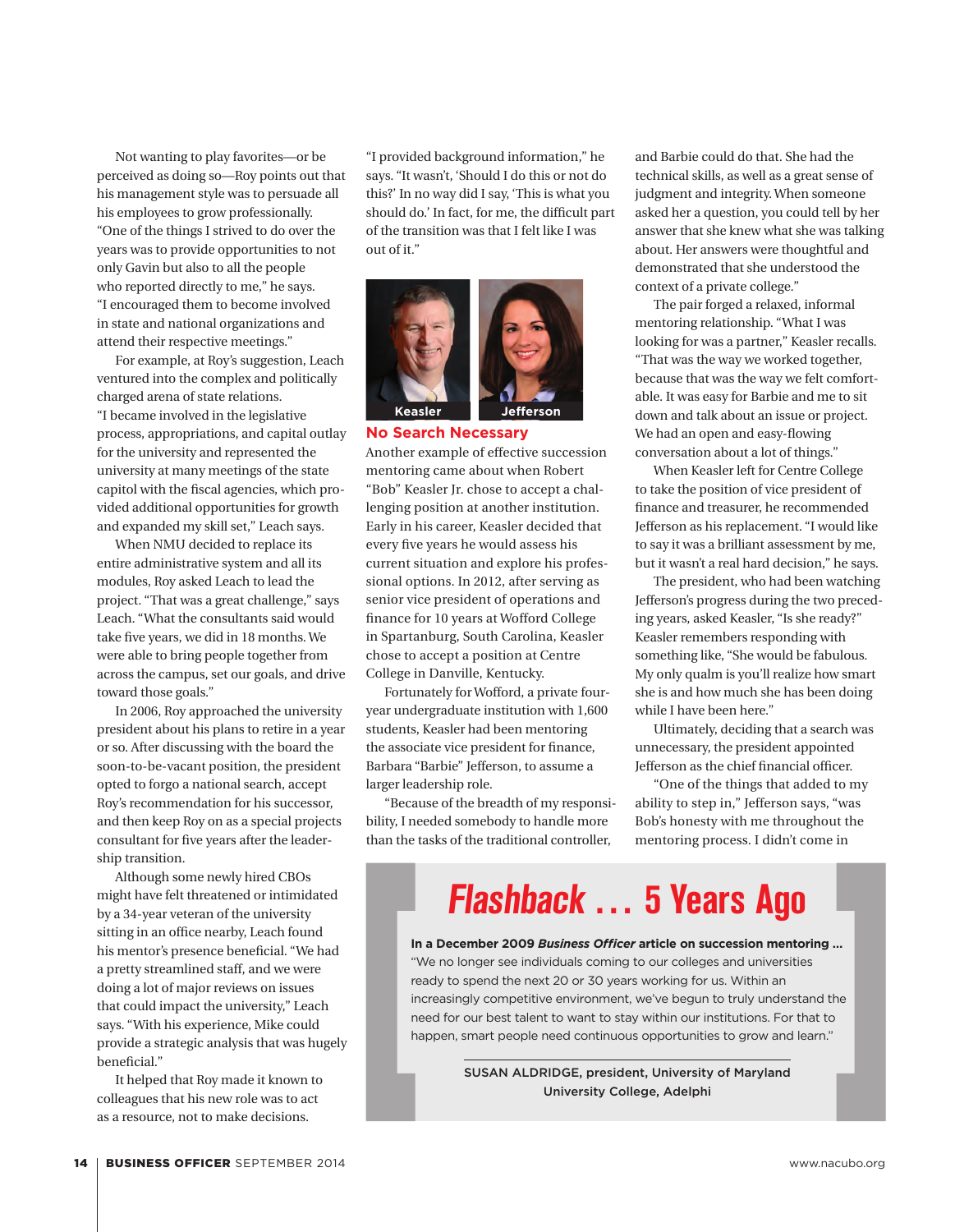blind, trying to figure out all the political dynamics."

Looking back, Keasler regrets that he didn't involve Jefferson in more areas, such as the physical plant, for which she is now responsible. "Like everybody, most of what Barbie needed was experience. If I had it to do over again, I would have given her a couple of projects, from plan development to budget creation to project completion. The great thing about what chief business officers do is the breadth. That's also the challenge."

Jefferson, however, has no regrets about the process. "I wouldn't change anything," she says. "Bob was a very good mentor with an open-door policy. He shows concern about the next steps for the folks who work for him. He takes a selfless approach."



#### **"It's Never a Done Deal"**

Despite these two easy transitions, not all internal succession plans proceed on the anticipated timeline—or proceed at all.

When Jim McGill retired as the executive vice president of finance and administration at the University of Missouri System, Columbia, the president conducted a search and eventually hired a replacement from the outside.

It wasn't until three years later, when that executive left, that McGill's protegee, Natalie "Nikki" Krawitz, was asked to step into the position of vice president for finance and administration, first as interim and then permanently.

"I recall very well my conversation with the then president, who called me for advice and asked, 'What do you think I ought to do?'" McGill says. "I told him, 'You have the right person on the staff already. You should just appoint her.'"

McGill, who is now retired, spent most of his administrative career

## **Succession Shake-ups**<br> **Respite the best-laid plans, not all carefully groomed internal candidates**

**Despite the best-laid plans, not all carefully groomed internal candidates are selected for the coveted CBO slot. The reasons vary, observes Daniel** Rodas, vice president, Isaacson, Miller, a national executive search firm.

"Sometimes during a national search, clients will discover they need someone with a different profile than the incumbent, or they realize that external candidates are simply much stronger, making the internal candidate less competitive," he explains. "Institutional needs can change over time, creating a perception that outside candidates may be more attractive."

He cites the example of an institution about to embark on an enterprise resource planning (ERP) implementation. "Because this is a high-stakes expensive project, leaders may conclude they need a CFO who has successfully implemented an ERP system on time and on budget."

Rodas also mentions situations in which the incumbent has dropped out of consideration for personal reasons, such as caring for a sick family member or spending more time with children.

"I have seen cases where someone is being groomed for the position and decides they are unwilling or unable to put in the required time, which could be time measured by the length of the day or workweek or measured by the long-term commitment that the institution wants the new incumbent to make to the position."

Dawn M. Rhodes, vice chancellor, finance and administration, Indiana University–Purdue University Indianapolis, remembers when her mentor left the University of Toledo, and she applied for the spot.

"I did not get the position," she says, "although I thought I was very qualified. I ended up staying in my role, but I also knew I did not have to stay forever. It was a learning process. I still appreciate every opportunity that my mentor gave me to grow and learn and actually handle situations. That experience couldn't be taken away and came in handy the next time I applied for a position."

Natalie "Nikki" Krawitz, former vice president for finance and administration, University of Missouri System, advises those who are passed over for a CFO promotion not to take it personally.

"Jim [McGill] gave me that advice a long time ago," she says. "There are all kinds of considerations that go into leaders' selections of people to serve on their team. Because they don't select you at a particular point in time, doesn't necessarily mean that you don't have good skills and abilities. It may just mean that you're not the right person for that particular position from that person's perspective at that point in time."

seeking out the best and brightest employees and then helping them advance. He thought it was his duty—to them, to the universities he represented, and to the profession.

"It's incumbent upon executives to think about the acquisition of talent and the growth of talent in the institution in which he or she serves," he says. "The mind-set that lies behind a succession plan is identifying talented people who

have the potential for doing more. It was clear in my association with Nikki that 'Here is a talented person.' I like to do whatever I can to help a talented person achieve career objectives."

Nikki Krawitz, who recently retired herself, credits McGill for giving her two big opportunities. One was to act as his liaison to consultants hired to work on strategic planning for the university hospital's health system. This special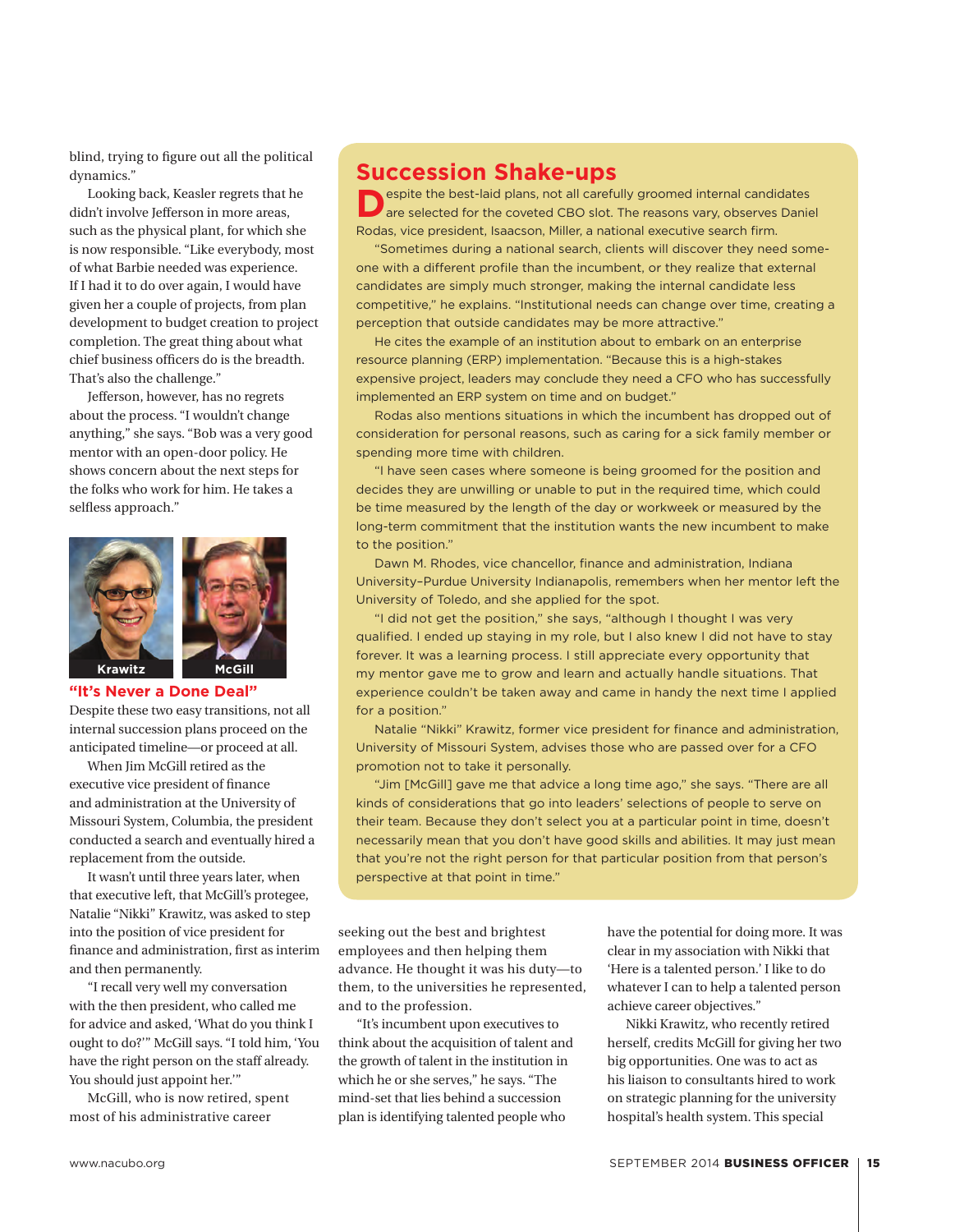assignment allowed her to acquire proficiency in an entirely new field and broadened her base of understanding of the university operations.

"He also gave me the opportunity to work with consultants on administrative business process redesign and the selection of a new ERP [enterprise resource planning] system," she says. "This gave me the chance to work with people in all four of our campuses and across the finance, student, and human resources functions. In a relatively short period of time, I was able to establish relationships with people on the campuses and within the health system. The opportunities Jim provided gave me a breadth of understanding of the university I could never have gotten otherwise."

In her opinion, that's what succession planning is all about—developing future leaders by providing opportunities to gain knowledge and experience.

"You can't guarantee that someone's going to move into your position," she emphasizes. "That's really the prerogative of the hiring officer. It's never a done deal, and it probably shouldn't be viewed that way. It's not like at a corporation where the next person is being groomed, and the board is very aware of it. Higher education is a little more fluid than that."



#### **Look Elsewhere or Not?**

As seen in these succession examples, institutional culture, perceived skills of internal candidates, and other criteria have

great influence on whether the institution's president approves a promotion from within or deems a wider search necessary.

Dawn M. Rhodes, vice chancellor, finance and administration, Indiana University–Purdue University Indianapolis, believes a national search should be conducted for senior-level positions to ensure that the organization has an equitable hiring process and finds the best person for the job.

### READ AN ONLINE EXTRA

To learn more about the skills that presidents and boards of trustees value in the CBO, read insights from Oscar Page, search consultant, AGB Search, in "CBO Skills Across the Board," at *Business Officer Plus*, www.nacubo.org.

"Being an African American female, I look at it from a diversity standpoint," she explains. "There are so few people of color holding the positions that would normally move into the CBO role. Look at the odds. If mentees are always 'appointed' to the CBO position, there will be little opportunity for professionals of color to move into the top spot. That's why I think there should always be a search."

Of course, the search decision is not always of the CBO's making. For that reason and others, Nikki Krawitz cautions against mentoring an individual specifically to take your place. "Since you're not the one making that decision, you can set unrealistic expectations," she emphasizes.

McGill agrees, clarifying that you should not be mentoring a successor so much as mentoring talented people who might someday be ready to be a successor. "It is the president who will be making that decision. You can't mentor to have a clear-cut successor. I've always tried to have people in my organization who could compete successfully against a broad crew that the hiring officer might bring in for consideration."

In his extensive experience in higher education executive recruitment, Oscar Page, a search consultant with AGB Search, has seen many a scenario. "At times," he notes, "even board members become more involved in

the CBO search. For example, during presidential transitions, the exiting president and the board must decide on the status of the search. If they decide to continue, the board leadership plays a significant role in recruitment. If a new president is arriving, he or she will certainly consult with the board, get up to speed, and then keep members informed as the process unfolds." (See sidebar, "The Value of External Vetting," for criteria to help determine whether to engage a search firm or stick with an internal candidate.)

#### **Succession Mentoring Advice**

In all these relationships, the mentors didn't delegate only the jobs they didn't like. Rather, they assessed which experiences would most benefit their proteges and then gave them the encouragement and support to succeed. For example, Mike Roy, who enjoyed interacting with the board, knew he had to give up face time with trustees so they could get to know and feel comfortable with the capabilities of his handpicked potential successor.

Daniel Rodas, vice president of the national executive search firm Isaacson, Miller, suggests that CBOs also involve other decision makers in the process. Based on experiences in his current role, as well as a 25-year career in higher education administration, Rodas concludes: "If the CBO wants to mentor an associate vice president to become his or her successor, ideally there should be succession mentoring that includes the president, provost, and others with whom the CBO will interact one day if appointed to the role."

Other advice includes:

**Fill in the blanks.** In addition to focusing on the strengths the individual brings to a future role, you also want to close any gaps in knowledge. "Good succession mentoring exposes an individual to a variety of experiences that will lead to the conclusion that this individual is fully qualified and ready for the role," Rodas says. "Sometimes a controller hasn't had experience with